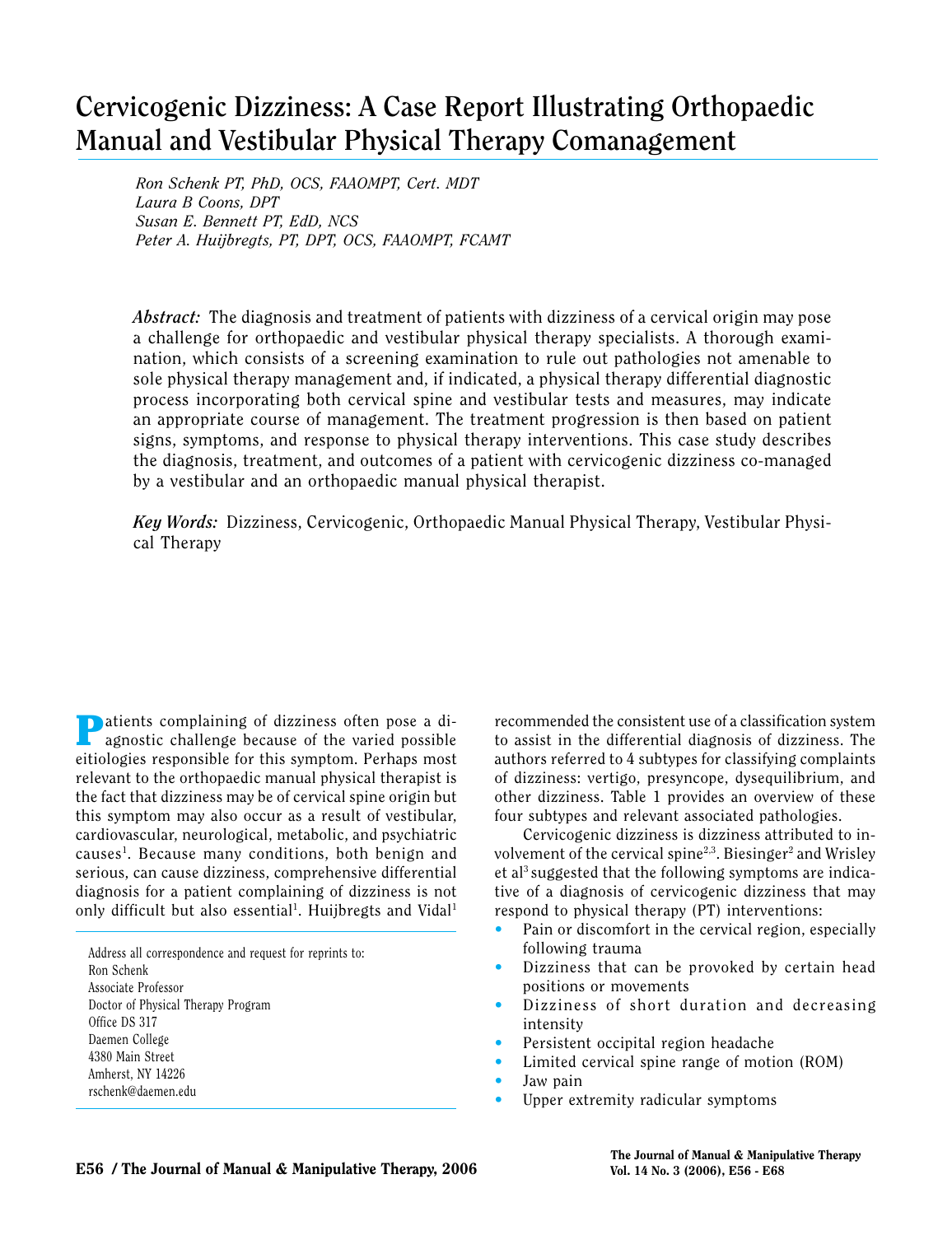Three mechanisms have been implicated in the etiology of cervicogenic dizziness $2,4$ :

- Irritation of the cervical sympathetic nervous system
- Mechanical compression or stenosis of the vertebral artery
- Involvement of the proprioceptors of the upper cervical spine caused by functional disorders in the segments C0-C3

The cervical sympathetic ganglia lie parallel to the spinal cord traversing along blood vessels and muscles antero-lateral to the vertebral bodies. The superior cervical ganglion, the largest of the cervical sympathetic ganglia and formed by coalescence of the cranial four sympathetic ganglia<sup>5</sup>, is located at the level of C2-C3. Upper cervical dysfunction has been hypothesized to negatively impact this ganglion<sup>2,4</sup>. This might affect the sympathetic innervations of both the vertebral and internal carotid arteries with subsequent posterior circulation hypoperfusion resulting in complaints of presyncopal dizziness<sup>5,6</sup>.

Mechanical compression, tension, dissection, or stenosis of one or both vertebral arteries as they pass through the cervical region will cause decreased blood flow and can also result in symptoms of presyncopal dizziness. Faulty head and neck posture, congenital deformities of the bones and tissues of the upper cervical spine, and traumatic or degenerative instabilities are among the causes of the mechanical compromise that could result in decreased vertebrobasilar blood flow $1,2,4,7$ .

Relationships between neck proprioceptors of the upper and lower cervical spine dorsal roots and vestibular nuclei play a role in eye-hand coordination, perception of balance, and postural adjustments<sup>3</sup>. Dysequilibrium subtype dizziness of cervicogenic origin is hypothesized to result from abnormal afferent input to the vestibular nucleus from damaged joint receptors in the upper cervical region. Clinically, this might be suspected in patients with cervical spondylosis or after treatment with cervical traction and after trauma to the neck<sup>8</sup>. Cohen<sup>9</sup> described deficits in balance, orientation, and coordination in primates following injection of anaesthetic in the upper three cervical dorsal roots. Wrisley et al<sup>3</sup> hypothesized a role for irritation on the cervical proprioceptors from muscle spasms and trigger points in the etiology of cervicogenic dizziness. Postural asymmetries of the

| Table 1: Dizziness subtypes and associated pathologies <sup>1</sup> |  |  |  |  |  |  |  |
|---------------------------------------------------------------------|--|--|--|--|--|--|--|
|---------------------------------------------------------------------|--|--|--|--|--|--|--|

| <b>Vertigo</b>                                                                                                                                                                                                                                                                                                                                                                                                                                                                                                                                                                                                                                                                                                                                                           | <b>Presyncope</b>                                                                                                                                                                                                                                                                                                                                                                                                | <b>Dysequilibrium</b>                                                                                                        | <b>Other</b><br><b>Dizziness</b>                                       |
|--------------------------------------------------------------------------------------------------------------------------------------------------------------------------------------------------------------------------------------------------------------------------------------------------------------------------------------------------------------------------------------------------------------------------------------------------------------------------------------------------------------------------------------------------------------------------------------------------------------------------------------------------------------------------------------------------------------------------------------------------------------------------|------------------------------------------------------------------------------------------------------------------------------------------------------------------------------------------------------------------------------------------------------------------------------------------------------------------------------------------------------------------------------------------------------------------|------------------------------------------------------------------------------------------------------------------------------|------------------------------------------------------------------------|
| Benign paroxysmal positional vertigo<br>Menière's disease<br>Acute peripheral vestibulopathy<br><b>Otosclerosis</b><br>Head trauma<br>Cerebellopontine angle tumor<br>Toxic vestibulopathies<br>Acoustic neuropathy<br>Perilymphatic fistula<br>Autoimmune disease of the inner ear<br>Cerebellar drug intoxication<br>Wernicke's encephalopathy<br>Inflammatory cerebellar disorders<br>Multiple sclerosis<br>Alcoholic cerebellar degeneration<br>Phenytoin-induced cerebellar degeneration<br>Hypothyroidism<br>Paraneoplastic cerebellar degeneration<br>Hereditary spinocerebellar degenerations<br>Ataxia-telangiectasia<br>Wilson's disease<br>Creutzfeldt-Jakob disease<br>Posterior fossa tumors<br>Posterior fossa malformations<br>Familial paroxysmal ataxia | Vasovagal<br>presyncope<br>Cardiovascular<br>presyncope<br>Migraine<br>Takayasu's disease<br>Carotid sinus<br>syndrome<br>Orthostatic<br>hypotension<br>Hyperventilation<br>Cough-related<br>syncope<br>Micturition syncope<br>Glossopharyngeal<br>neuralgia<br>Hypoglycemia<br>Vertebrobasilar<br>insufficiency<br>Vertebrobasilar<br>infarction<br>Vertebrobasilar<br>migraine<br>Subclavian steal<br>syndrome | Visual impairment<br>Myelopathy<br>Cervicogenic<br>dizziness<br>Musculoskeletal<br>impairment<br>Basal ganglia<br>impairment | Panic disorder<br>Phobic postural<br>vertigo<br>Otolith<br>dysfunction |

Cervicogenic Dizziness: A Case Report Illustrating Orthopaedic Manual and Vestibular Physical Therapy Comanagement / E57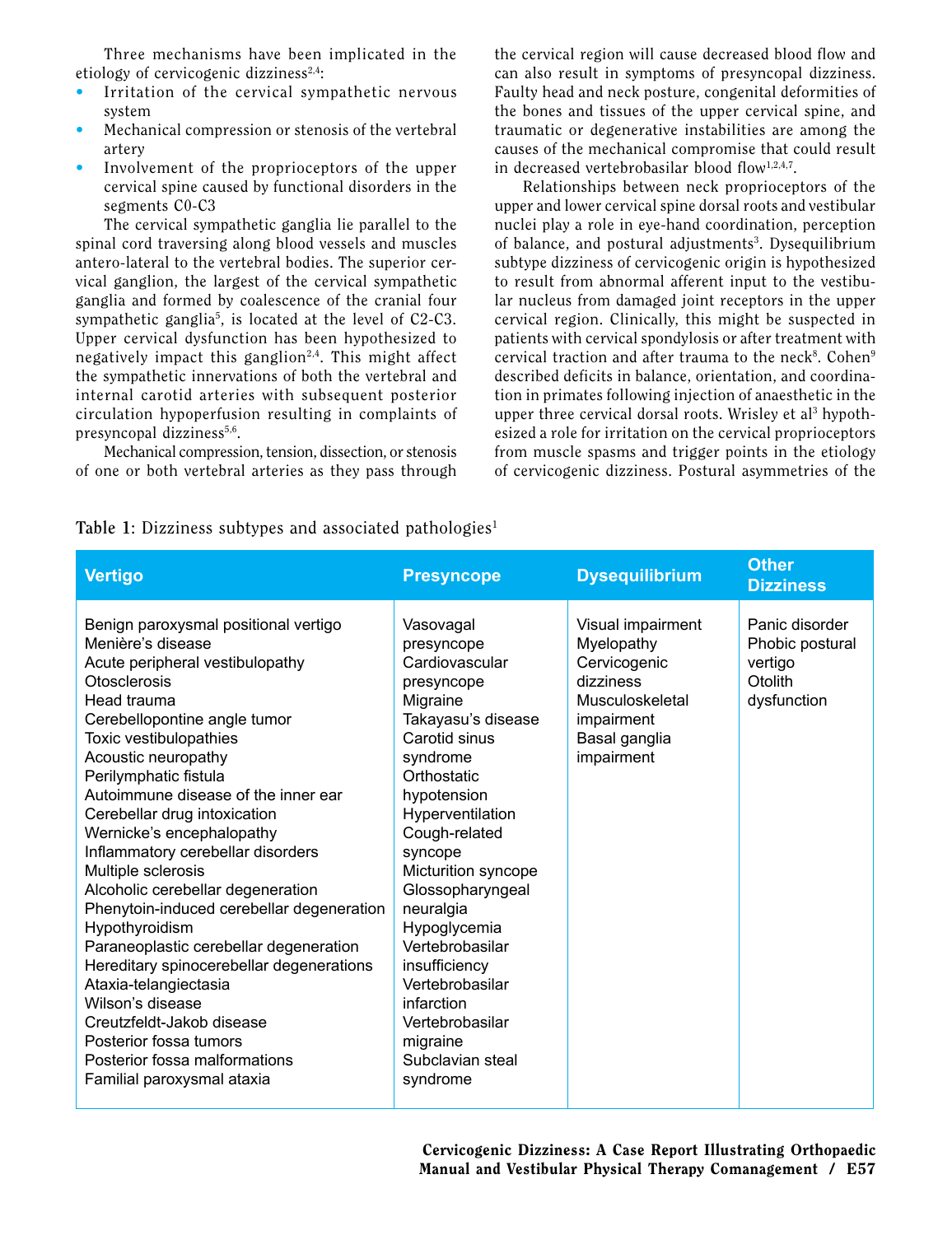head and neck might create unequal compression and tension on the articulating surfaces of the first three vertebrae, ligaments, and muscles. Faulty posture and muscle imbalances might also cause decreased ROM and produce conflicting signals with regard to head position to the central nervous system (CNS) when it compares vestibular, visual, and cervical input. Both the deep cervical flexor muscles and the cervical joint capsules are lined with mechanoreceptors and are hypothesized to play a role in dizziness if dysfunctional<sup>3</sup>. Brown<sup>10</sup> stated that with strong connections between the cervical proprioceptors and balance function, it is understandable that injury or pathology of the neck may be associated with a sense of dizziness or dysequilibrium*.*

Because all of these factors may contribute to cervicogenic dizziness, orthopaedic manual physical therapy (OMPT) intervention may include stability exercises, postural re-education, stretching of shortened muscles, strengthening of weak muscles, and improvement of cervical spine joint play2,3,10-12. In a systematic review of the literature, Reid and Rivett<sup>13</sup> noted that all studies of manual therapy treatment of patients with cervicogenic dizziness reported consistent post-treatment decreases in symptoms and signs of dizziness. Vestibular rehabilitation is sometimes a necessary adjunct to the treatment of patients with dizziness of suspected cervical origin<sup>3</sup>. Several authors have reported successful outcomes when incorporating vestibular rehabilitation exercises with OMPT in the treatment of patients with cervicogenic dizziness<sup>2,3,12,14</sup>.

The literature on PT evaluation and management of patients with cervicogenic dizziness is limited. Cervicogenic dizziness is a diagnosis of exclusion: When dizziness related to other conditions has been ruled out, dizziness due to either hypomobility or instability of the upper cervical spine may be considered<sup>1</sup>. This clearly illustrates the need for a screening examination for conditions causing dizziness that are not amenable to sole PT management and that, therefore, require referral for medical-surgical (co)management. It also indicates the need for a PT differential diagnosis in order to determine both appropriate further tests and subsequent interventions. The purpose of this case report is to illustrate OMPT and vestibular physical therapy co-management of a patient complaining of dizziness of cervical origin.

## **Case Description**

#### *Subject Description and History*

The patient in this case report was a 33-year-old female. Her chief complaint was an 18-month history of dizziness, cervical pain, and occipital headache. Several different physicians had provided varying diagnoses. After she failed to respond to chiropractic management, an ophthalmologist diagnosed her with ocular migraines.

A neurologist diagnosed two cervical disc herniations. A neuro-opthalmologist suggested cranio-cervical pain and possible intermittent compression of one of the vertebral arteries; this specialist provided no clear explanation for the symptoms but believed they were originating from the cervical spine.

This patient was referred to PT for dizziness and a persistent occipital headache. The headache was described as constant (76-100%) and rated 6/10 at rest and 8/10 at its worst (with 10 rated as "the worst possible pain") on the numeric pain rating scale (NPRS). The patient rated the overall impact of dizziness on function at 3/5 on a 6-point numeric rating scale (NRS, where 0 is rated as no impact and 5 as a complete disability). Williamson and Hoggart<sup>15</sup> reported that the NPRS was a valid, reliable, and responsive measure appropriate for use in the clinical setting. Childs et al<sup>16</sup> found that a 2-point change on the NPRS demonstrates a minimum clinically important difference although this study was of patients with low-back and not cervical pain. The present authors are not aware of research investigating reliability, validity, and responsiveness for using a 6-point NRS to measure impact of dizziness on function.

The patient also complained of bilateral tinnitus, a "burning" sensation in the right cervical and bilateral upper trapezius region, numbness in the  $4<sup>th</sup>$  and  $5<sup>th</sup>$ fingers on the right hand, loss of balance with quick neck movements involving rotation, episodes of blurred vision with overhead reaching, and "silver flashes of light" in her peripheral vision. She reported no personal or family history of heart disease, diabetes, cancer, loss of vision, glaucoma, or ocular surgery. Her major functional limitations included reaching overhead, inability to work as a cosmetologist, and difficulty sleeping through the night without awakening due to neck pain.

Initial PT intervention had consisted of myofascial release and craniosacral therapy. Three months of treatment did not decrease symptoms, and the patient was referred to another PT facility with a diagnosis of cervical derangement and cephalalgia. Three treatments of moist heat, ultrasound to both upper trapezius muscles, and mechanical traction were unsuccessful in decreasing complaints and the patient was again referred back to the family physician.

#### *Vestibular Physical Therapy Examination*

One week later, the family physician referred the patient for vestibular rehabilitation to a board-certified PT Neurological Clinical Specialist (NCS) with specialty training in vestibular rehabilitation at a hospital-based PT outpatient clinic. At the time of referral, symptoms were unchanged from the time of the first PT referral.

Screening by way of history for cardinal signs and symptoms of vertebral artery ischaemia (including facial paraesthesiae, syncope, dysphagia, dysarthria, dysphonia, and drop attacks) was negative<sup>1</sup>. The authors are not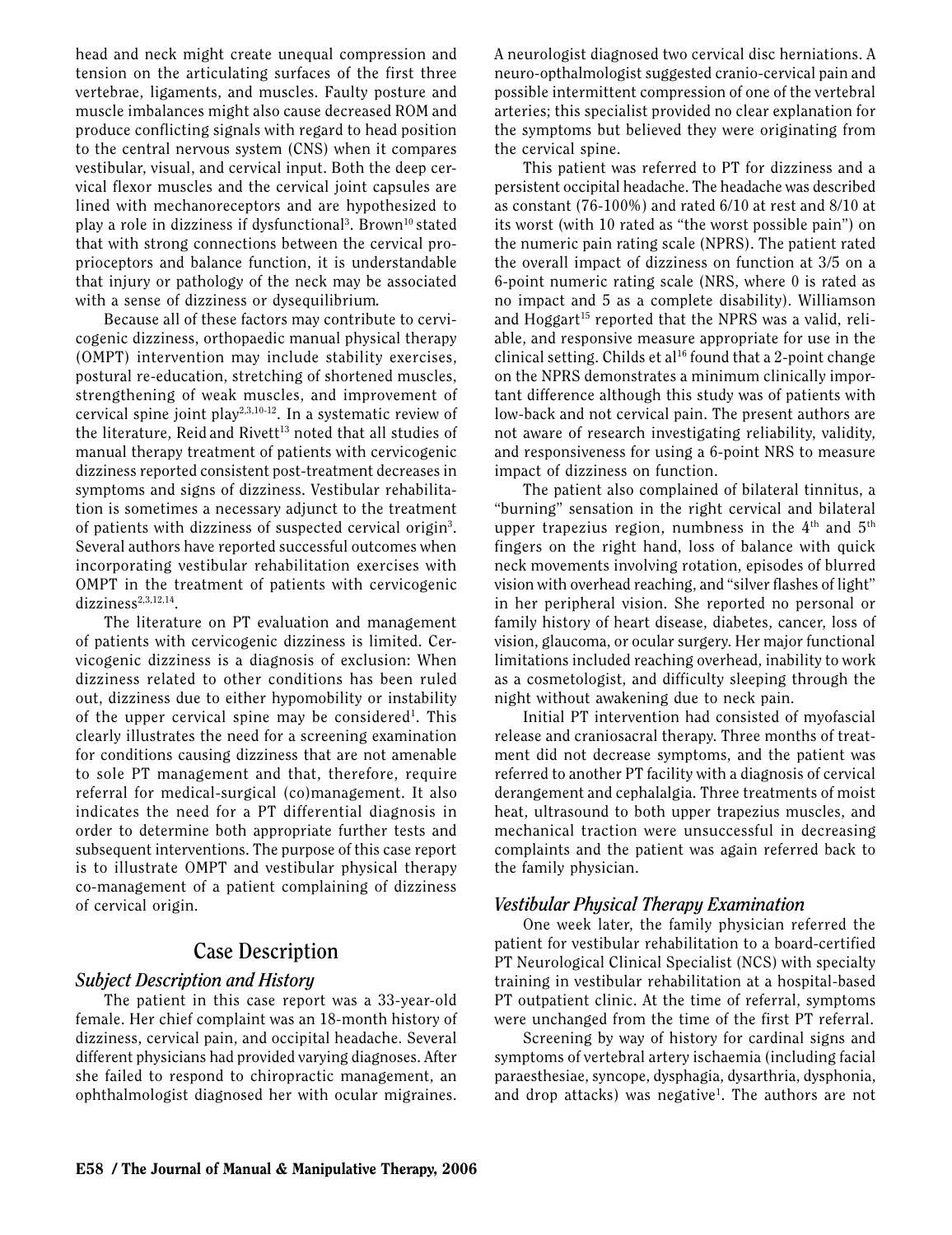aware of research investigating the diagnostic accuracy of these screening questions. Blood pressure was measured in a seated position and immediately after rising to standing. Witting and Gallagher<sup>17</sup> established normative values for this orthostatic hypotension test: In 176 healthy subjects, systolic blood pressure decreased by 1.2 ± 9.8 mm Hg after one minute of standing preceded by five minutes of sitting. A drop in systolic blood pressure of  $\geq 20$  mm Hg had a specificity of 0.97 for detecting orthostatic hypotension<sup>17</sup>. In this patient, no significant change was noted. This normal blood pressure response to positional change made neurocardiogenic syncope less likely as a cause of the symptoms.

A pinwheel was used to assess conduction along sensory pathways; manual muscle tests (MMT) assessed for conduction along motor pathways. A positive response would be a lack of perception of sensation or a decrease in strength, respectively. Jepsen et al<sup>18</sup> established interrater κ-values of 0.25-0.72 for upper-extremity MMT when using a dichotomous rating scale and they calculated an odds ratio (OR) of 2.5-7.7 for the presence of symptoms in the case of reduced strength on MMT, indicating that MMT may be an appropriate screening test. Numbness was present along the ulnar side of the forearm and hand including the ulnar three digits. Sensation was intact for localization. Manual muscle tests were normal.

Rapid alternating movement (diadochokinesis) of forearm supination and pronation and lower extremity toe tapping was used to screen for limb ataxia. Additional limb ataxia tests included the finger-to-nose test performed with eyes closed and the heel-to-shin test. An inability to perform these tests in a coordinated fashion is considered a positive response. The patient showed no dysmetria (over or undershooting of the target) or dysdiadochokinesia. Absence of positive findings on a cranial nerve examination further diminished the likelihood of a contributing CNS lesion. The finger-to-nose test has poor test-retest and interrater reliability for dysmetria and tremor, but excellent reliability for time of execution<sup>19</sup>. We found no further data on reliability and validity for these limb ataxia tests.

The Romberg test was used to assess the role of somatosensory feedback in balance control (Figure 1). This test is performed with the feet together and arms crossed over the chest with eyes open, then eyes closed. A positive response is an inability to maintain balance. A normal performance for a young adult is 30 sec, and a low normal score is  $6 \text{ sec}^{20}$ . Our patient was unable to hold a sharpened Romberg position with the feet in tandem position. The Romberg test with eyes open resulted in retropulsion after 6 sec, whereas the same test with the eyes closed resulted in falling forward after 5 sec.

In the Hallpike-Dix test (Figures 2A,B), the patient sits on the examination table and the clinician turns the head horizontally 45<sup>°</sup>. Maintaining this head position, the patient is quickly brought straight back so that the

neck is extended 30<sup>°</sup> below horizontal. Nystagmus and vertigo indicate benign paroxysmal positional vertigo (BPPV). The patient is then slowly brought back to the starting position and the other side is tested. Vidal and Huijbregts<sup>21</sup> discussed the interpretation of this test with regard to location of dysfunction in the semicircular canals (SCC). The test in our patient was negative on both sides. Positional nystagmus on this test has been shown to identify patients with posterior SCC BPPV with  $78\%$  sensitivity<sup>22</sup>. Specificity as high as  $88\%$  has been reported<sup>23</sup>. The negative test result of this maneuver with a high reported sensitivity, therefore, seemed to allow confidence in ruling out BPPV.

The vestibulo-ocular reflex (VOR) autorotation test (Figure 3) is performed with the patient sitting with an upright posture, holding gaze on a stationary target, and performing small oscillations of the head side-to-side and up-and-down<sup>24</sup>. The patient is instructed to move at  $2$  Hz, i.e., 120 oscillations in 60 sec. The VOR test is a central reflex test: The sensory input is head velocity and the motor output is eye velocity. In an abnormal response, the head velocity signal is not transmitted appropriately from the SCC to the vestibular nucleus. Our patient completed 78 active oscillations of head movement with gaze stabilized in 60 sec. The horizontal VOR test performed



*Fig. 1: Romberg test (eyes closed)*

Cervicogenic Dizziness: A Case Report Illustrating Orthopaedic Manual and Vestibular Physical Therapy Comanagement / E59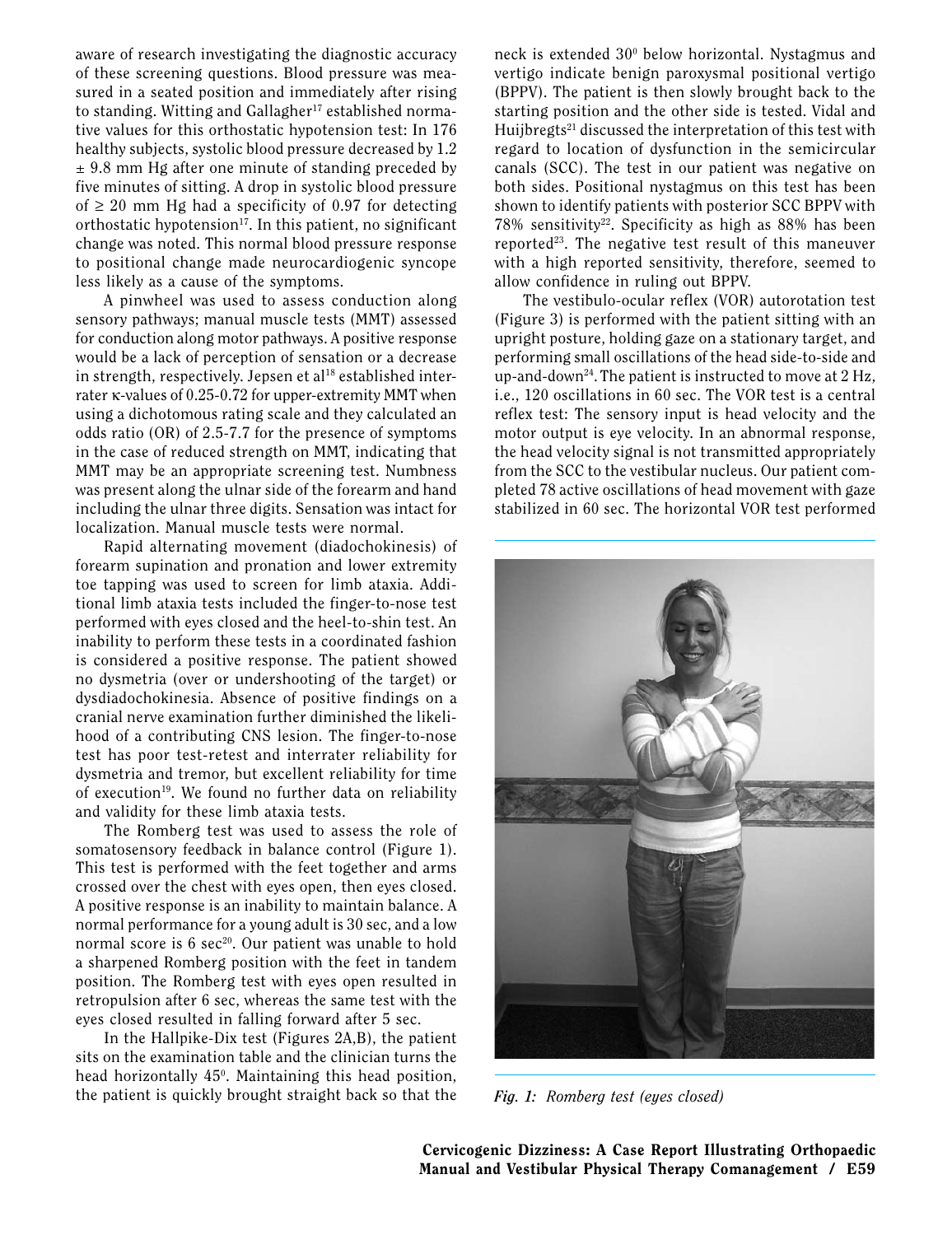

*Fig. 2a: Hallpike–Dix test (start position) Fig. 2b: Hallpike-Dix test (end position)*

actively resulted in "floaters" in the peripheral field of vision. The vertical VOR, also performed actively and at the same rate, produced double vision at 16 oscillations of head movement. Abnormal responses such as the inability to maintain the VOR test for 60 sec due to dizziness, double vision, or blurry vision due to oscillopsia, or <100 oscillations in 60 sec may indicate peripheral or CNS dysfunction<sup>24</sup>. This auto-rotational VOR test is easier to perform in the clinical setting than rotational chair testing in the high-frequency range, which requires specialized and powerful systems. However, test-retest reliability for the autorotation test is poor<sup>25</sup>.

Saccades are rapid changes in eye position when the patient is asked to shift gaze quickly from one object to another (Figure 4). The examiner observes eye movements for over- or undershooting of the target and nystagmus, both indicative of CNS lesions. Our patient reported double and blurry vision during saccadic eye movement tests with the targets 12 inches apart; this is not a finding indicative of CNS involvement. Testing of smooth visual pursuit involves the ability to track a slowly  $\left( \langle 20^\circ \rangle \langle \langle \rangle \rangle \right)$  moving object as it moves across the field of vision (Figure  $5)^{21,26-28}$ . During smooth pursuits or tracking, the examiner observes for asymmetry of eye movement or presence of nystagmus and asks the patient to report any diplopia. Marked deficits in smooth pursuit or small bilateral saccades are indicative of a cerebellar lesion<sup>21</sup>. Smooth pursuit testing using the traditional "box with an X" pattern produced diplopia and complaint of dizziness with superior gaze in our patient; this is not a finding indicative of CNS involvement. Ettinger et al<sup>29</sup> reported good internal consistency and test-retest reliability for smooth pursuits and saccadic eye movement tests.

Because the patient reported that one physician suspected vertebral artery involvement, the NCS therapist



elected not to perform a vertebrobasilar insufficiency provocation test. The reported blurry vision with overhead activity might have implicated subclavian steal syndrome as a cause for the dizziness<sup>1</sup>. However, tests for this pathology and further tests for cerebellar and cardiovascular etiology were not performed because the examiner believed that these particular tests were not pertinent to this patient's presentation.

The patient's posture was asymmetrical with head rotation to the right. With verbal cueing, the patient was able to maintain a posture without deviations, but she noted a stretching sensation on the right side of her neck. Fedorak et al<sup>30</sup> noted fair mean intrarater reliability ( $\kappa$ =0.50) and poor mean interrater reliability ( $\kappa$  =0.16) for visual posture evaluation using a three-point rating scale. Palpation of the cervical region revealed a palpable subcutaneous mass of a 3-4 (cm) width at C5-C6 level. Schöps et al<sup>31</sup> reported interrater κ-values of 0.16-0.35 for palpation of tissue (tension) abnormalities of the neck region.

## *Vestibular Physical Therapy Evaluation and Diagnosis*

A negative history screen was assumed to exclude vertebrobasilar involvement. A negative sit-to-stand test was used to exclude neurocardiogenic syncope. Negative limb ataxia tests served to exclude CNS involvement. A negative response on the sensitive Hallpike-Dix maneuver excluded BPPV. Positive findings on the VOR test, the tests for saccadic and smooth pursuits eye movements, and the Romberg test suggested a sensory processing disorder but not a CNS lesion that would indicate the need for referral. Information accurately processed from the vestibular, visual scanning (brainstem), and proprioceptive (cervical and lower-extremity mechanoreceptors) systems enables individuals to maintain balance subconsciously. Any error signal from one of the three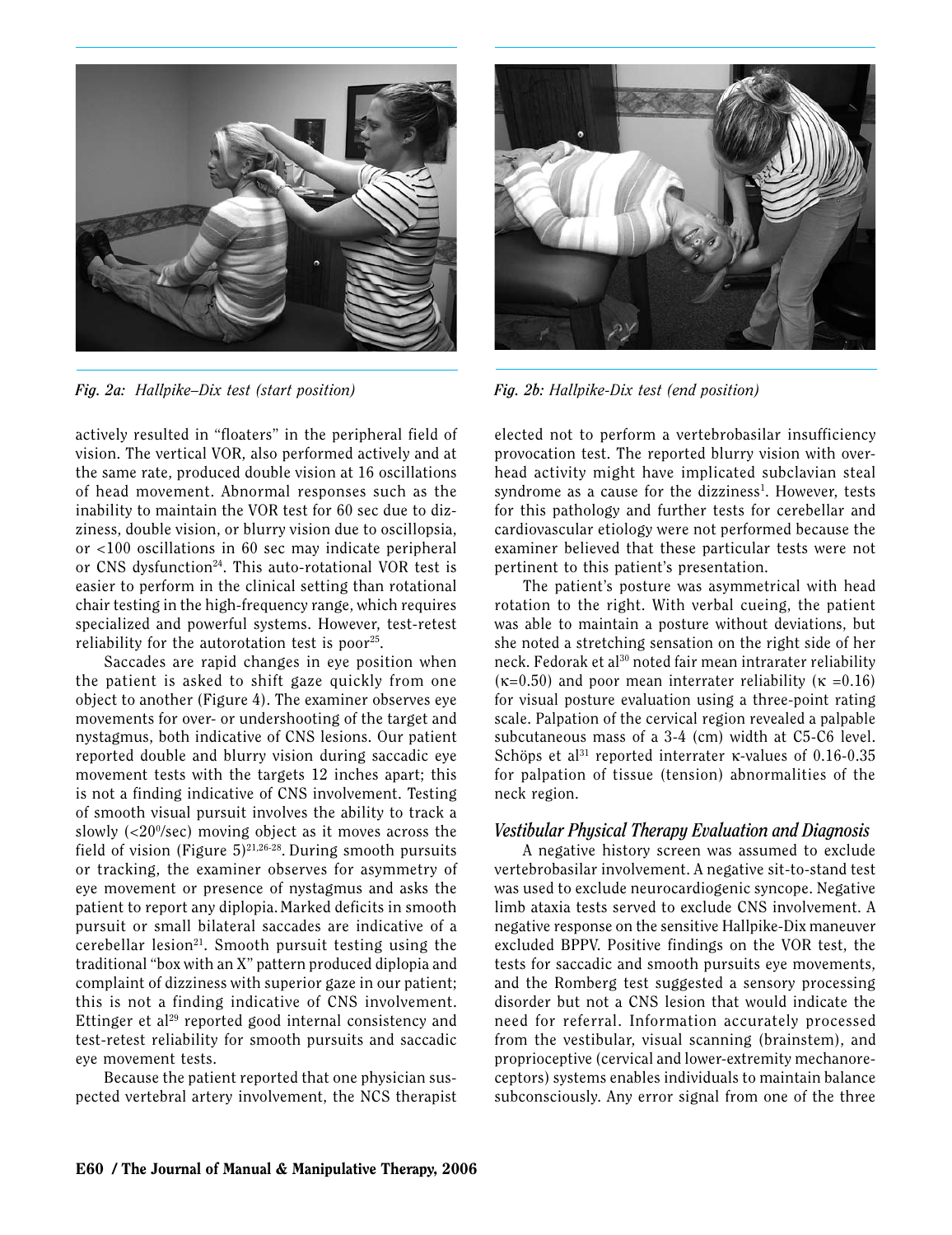

*Fig. 3: Autorotation VOR Test*



*Fig. 4: Test for saccadic eye movements*



*Fig. 5: Test for smooth pursuit eye movements*

systems can produce unsteadiness and dysequilibrium with movement.

For this patient, suspected cervical dysfunction with signs of sensory integration dysfunction led to a diagnosis of cervicogenic dizziness, possibly due to involvement of the cervical proprioceptors. The physical therapist also suggested to the referring physician that the palpable mass be evaluated further. A neurosurgeon subsequently diagnosed the cervical mass by way of an MRI as a benign tumor.

# *Vestibular Physical Therapy Intervention*

Findings indicative of dysfunctional sensory integration led the NCS physical therapist to provide a vestibular rehabilitation home program (5 reps, 2/day):

- Chin tucks and holds while sitting in a chair focusing on a visual target
- $\bullet$  45<sup>0</sup> right and left cervical rotation and return to midline with focus on a visual target
- Sit-to-stand transfers while maintaining gaze on a visual target (with instructions on using the arms for safety)

## *Orthopaedic Manual Physical Therapy Examination*

During a follow-up visit with the NCS physical therapist one month later, the patient reported compliance with her home exercise program yet continued complaints of occipital headaches, neck pain, and a reproduction of "moderate" dizziness when raising the arms overhead. The NCS physical therapist referred the patient for an OMPT evaluation. Here the patient reported that symptoms had remained unchanged since her previous orthopaedic PT treatment series.

The OMPT examination included a subjective and structural exam and measures of active/ passive and resisted motion. The structural exam indicated a forward head posture, forward shoulder posture, and a head tilt to the right. We have discussed limited reliability of visual posture assessment above<sup>30</sup>.

Cervical AROM measured with a gravity-referenced inclinometer showed 40° of flexion, 55° of extension, and 40° of side-bending bilateral. Rotation was assessed with a universal goniometer at 75° right and 90° left. Hole et al32 reported Intraclass Correlation Coefficients (ICC) for the intrarater reliability of inclinometer measurement of flexion and extension (ICC=0.94) and bilateral side bending combined (ICC=0.92); interrater values were  $0.84$  and  $0.82$ , respectively. Youdas et al<sup>33</sup> found these measures to be accurate when compared to radiographic measures (ICC≥0.80).

Passive intervertebral motion (PIVM) testing indicated decreased upper cervical flexion, left C0-C1 side-bending, right C1-C2 rotation, and right C4-C5 side-bending. Strender et al $34$  examined the interrater reliability of active and passive mobility tests at C0-C2. Percentage agreement was 26% at C0-C1 and 42.9% at

Cervicogenic Dizziness: A Case Report Illustrating Orthopaedic Manual and Vestibular Physical Therapy Comanagement / E61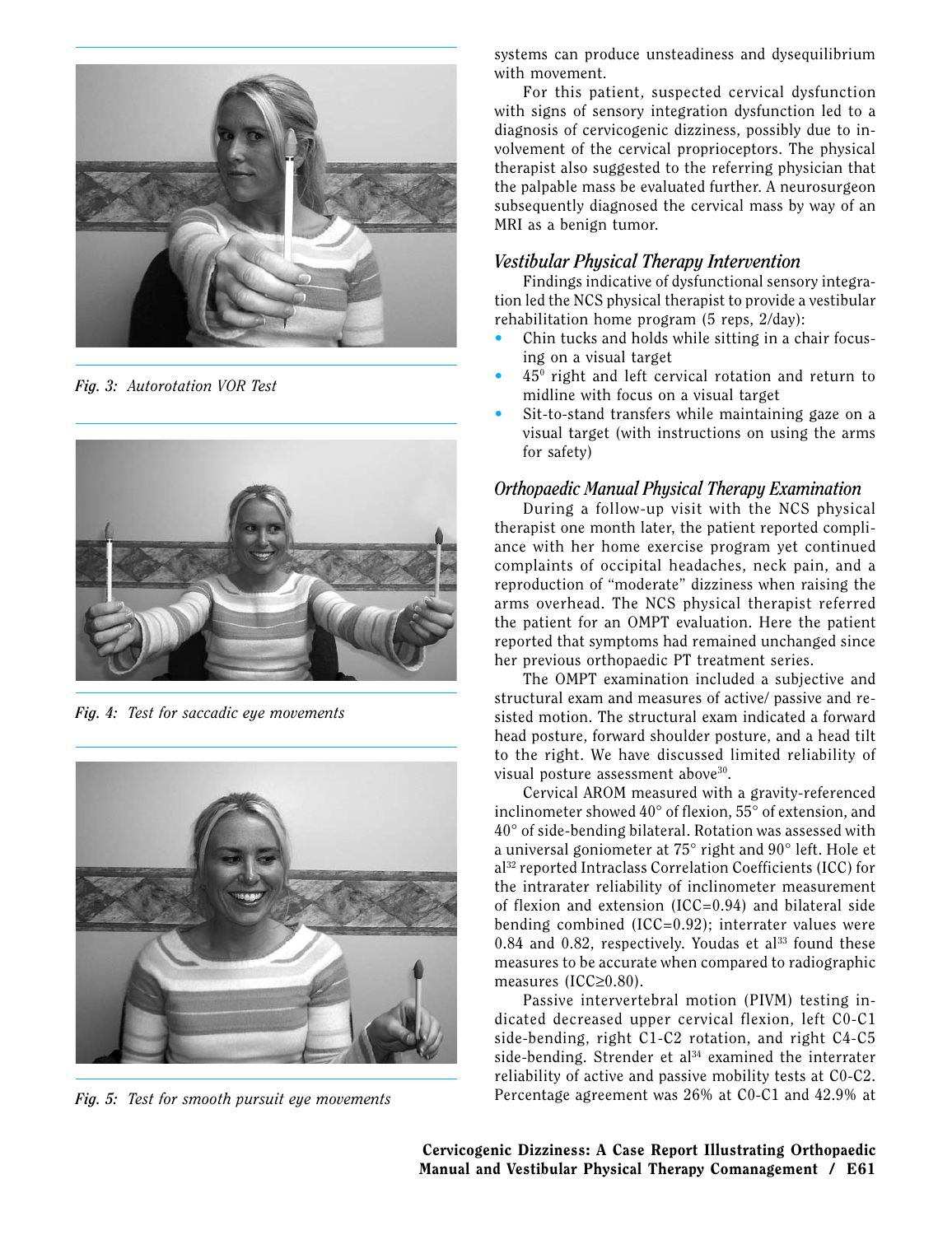$C1-C2.$  Smedmark et al<sup>35</sup> found that interrater reliability for cervical PIVM tests similar to those used in this case report ranged from poor to moderate  $(\kappa=0.28-0.43)$ . Huijbregts<sup>36</sup> noted that, in general, interrater agreement of cervical PIVM tests only rarely exceeds poor to fair with lower values for evaluation of mobility than for pain. Ross et al<sup>37</sup> questioned the validity of  $C1-C2$ motion palpation due the interindividual differences in left-to-right joint asymmetry. In contrast, Jull et  $a^{138}$ compared a painful segmental restriction established with cervical accessory and physiological PIVM tests to pain relief on uncontrolled diagnostic blocks and reported 100% sensitivity and specificity for the manual examination. Humphreys et al<sup>39</sup> compared similar PIVM testing against the gold standard of a radiographically confirmed congenital block vertebra and established sensitivity of 55-78% and specificity of 91-98%.

There was increased tone in the upper trapezius muscles during elevation of the upper extremities. Schöps et al<sup>31</sup> reported poor to fair interrater reliability for assessing trapezius tone ( $\kappa$ =0.20-0.30). Lower trapezius MMT was measured at 2/5. We have discussed reliability of MMT above18. Muscle length tests indicated shortened suboccipital, sternocleidomastoid (SCM; right greater than left) and pectoralis minor muscles in our patient.

Sensation testing revealed a decreased response to sharp sensation at the C7 and C8 dermatomes on the right. Upper-limb tension testing (ULTT3) was positive on the right, indicating positive adverse neural tension of the ulnar nerve. Bertilson et al $40$  reported an interrater agreement of 92% for this test.

Foraminal closure (Spurling) testing and cervical spine compression tests were negative. Bertilson et al<sup>40</sup> reported 65% and 73% interrater agreement for the right and left Spurling test, respectively. Wainner et al<sup>41</sup> reported an interrater κ-value of 0.60 (95% confidence interval, CI: 0.32-0.87). Tong et al<sup>42</sup> reported 30% sensitivity and 93% specificity for diagnosing cervical radiculopathy with the Spurling test as compared to electrodiagnostic testing. Wainner et al<sup>41</sup> reported a sensitivity of  $50\%$  ( $95\%$  CI: 27-73%) and a specificity of 86% (95% CI: 77-94%) for the Spurling test when compared to electrodiagnostic findings of radiculopathy.

Repeated cervical neck retraction with extension decreased right-sided cervical spine complaints in our patient. Dionne et al<sup>43</sup> reported moderate interrater agreement for repeated movement assessment of the neck: Overall diagnosis yielded a κ-value of 0.55, derangement subcategory 0.47, and directional preference 0.46. The Romberg test performed with eyes open and eyes closed both resulted in loss of balance at 15 sec, which was an improvement from the initial test by the vestibular physical therapist.

Grimmer44 described a clinical test for determining the endurance of the deep cervical flexors. The patient is supine without a pillow and is asked to retract the neck and then lift the back of head off the plinth to a height of 2 cm. Endurance is measured as the time from start of the test to the moment the chin begins to thrust forward. Chin thrust can be determined visually or by way of palpation (Figures 6A,B). Grimmer reported high test-retest reliability with ICC=0.92 in female subjects and 0.93 in male subjects. Falla et al<sup>45</sup> described a strength test for the deep cervical flexors (Figure 7). The patient is supine with an inflatable, air-filled pressure sensor (Stabilizer Pressure Biofeedback Unit, Chattanooga South Pacific) inflated to 20 mmHg and placed behind the neck. This pressure sensor will detect the slight flattening of the cervical lordosis that will occur when the deep cervical flexors contract (with a head nod-like movement) and will register an increase in pressure. During the initial OMPT examination, the patient was unable to contract





*Fig. 6a: Assessing deep neck flexor endurance (start) Fig. 6b: Assessing deep neck flexor endurance (finish)*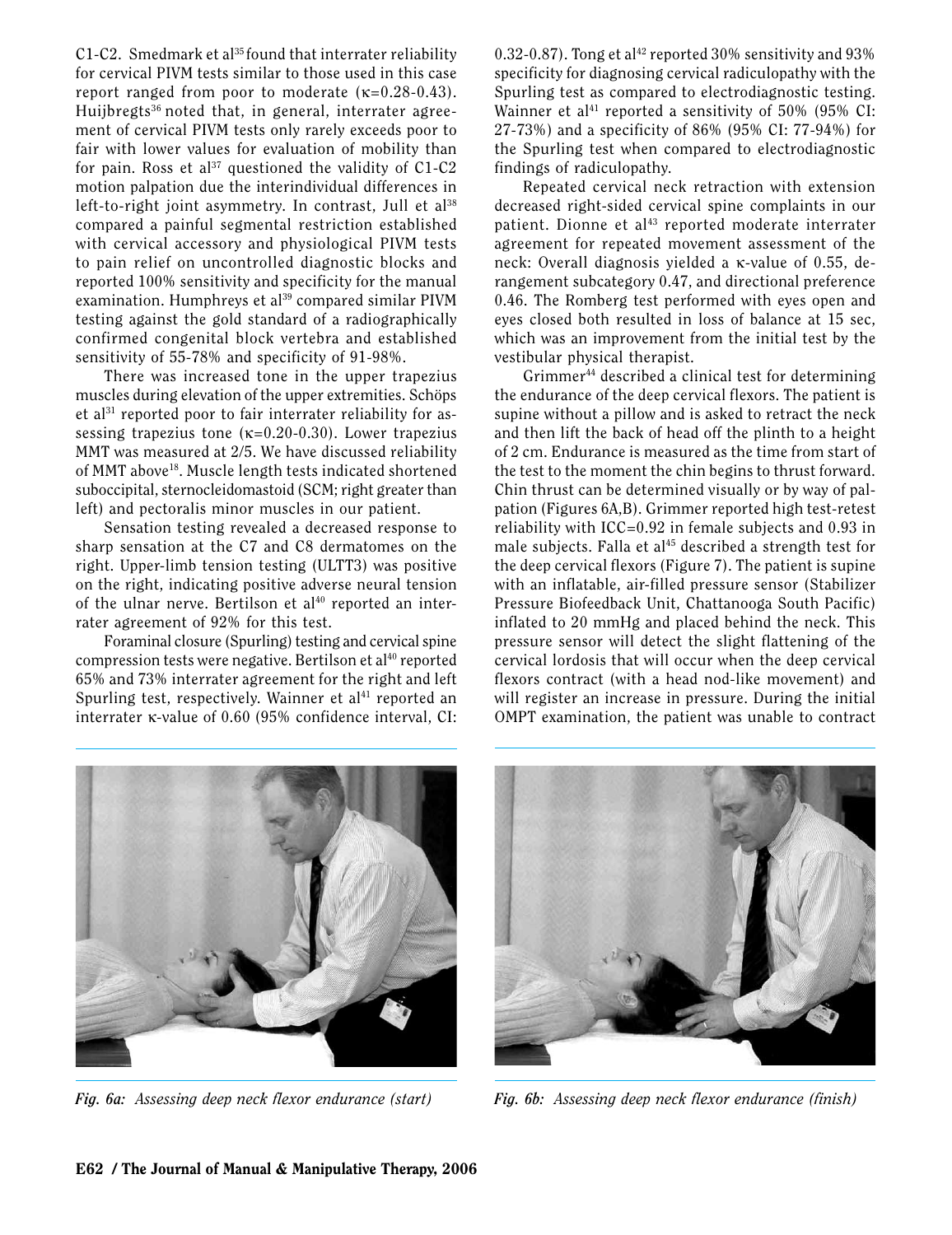the deep cervical flexors without co-activation of the SCM muscles during the strength test. This finding did not warrant further testing of the endurance function of these muscles as described above.

## *Orthopaedic Manual Physical Therapy Evaluation and Diagnosis*

The OMPT diagnosis indicated decreased upper cervical flexion, and left C0-C1 side-bending, right C1- C2 rotation, and right C4-C5 side-bending segmental hypomobility in our patient. Repeated movement examination indicated a possible cervical derangement. Postural observation and muscle length tests indicated shortness of the suboccipital, SCM, and pectoralis minor muscles. The deep cervical flexor strength test indicated decreased strength and also implied decreased endurance in these muscles. The cause for adverse neural tension of the right ulnar nerve was not further evaluated but it was considered related to muscular shortening or hypertonicity. Functional limitations included decreased sitting and standing tolerance, and limited ability to bend forward, turn the head, and lift and carry.

#### *Orthopaedic Manual Physical Therapy Prognosis*

In a systematic review of the literature, Reid and Rivett<sup>13</sup> noted that all studies of OMPT intervention in patients complaining of cervicogenic dizziness resulted in significant post-treatment improvements in signs and symptoms of dizziness. However, they also noted that all studies reviewed were of low methodological quality. Our patient also initially presented with occipital headache, likely with a cervical etiology. Jull and Stanton<sup>46</sup> studied predictors for poor outcome with a



combined treatment program of OMPT and exercise in patients with cervicogenic headache; they noted that the absence of lightheadedness indicated higher odds of achieving either a 50-79% (OR=5.45) or 80-100% (OR=5.7) reduction in long-term headache frequency. Based on the literature, the prognosis for resolving the complaints of dizziness with OMPT interventions seemed good (although insufficiently substantiated by research of high methodological quality), but the prognosis for resolving the headache complaints with OMPT and exercise interventions seemed less favorable.

## *Orthopaedic Manual Physical Therapy Intervention* The OMPT intervention included:

- Joint manipulation: C0-C1 flexion and side-bending left mobilization, C1-C2 rotation muscle energy technique, right C4-C5 side-bending mobilization
- Myofascial manipulation: Suboccipital release
- Neural mobilization (ulnar nerve bias) to address adverse neural tension
- Therapeutic exercise: Deep upper cervical flexor strengthening
- Individualized home exercise program: Neck retraction/extension, scapular retraction, and deep upper cervical flexor strengthening exercises
- Education: Gaze stabilization was recommended to address the positive autorotation VOR test. Postural correction was implemented to address the patient's decreased sitting tolerance and forward head and shoulder posture.

Deep cervical flexor exercises focused on the tonic holding function of these muscles. Initially, exercises were performed in supine position with the pressure sensor inflated to 20 mmHg and placed behind the neck. The goal was to have the patient achieve and maintain 30 mmHg for 10 sec for 10 repetitions $47,48$ . Figures 8-10 provide examples for exercise progression. We also included neck retraction with extension exercises in the home program based on patient response to the cervical repeated-movement examination. Similar to the protocol in the Jull et al<sup>11</sup> study, scapular retraction exercises were included to address the forward head posture and lower trapezius weakness.

#### *Outcomes*

At discharge, this patient rated her chief complaint of dizziness as 0/5 on the NRS. She rated her occipital headache as 0/10 on an NPRS. Numbness and paraesthesiae along the ulnar side of the forearm and hand including the ulnar three digits were no longer present. The patient reported she was now able to elevate her upper extremities without a reproduction of dizziness. PIVM examination indicated a restoration of normal segmental motion in all previously restricted segments. The patient *Fig. 7:* Assessing deep neck flexor strength was able to hold a deep cervical flexor contraction at 26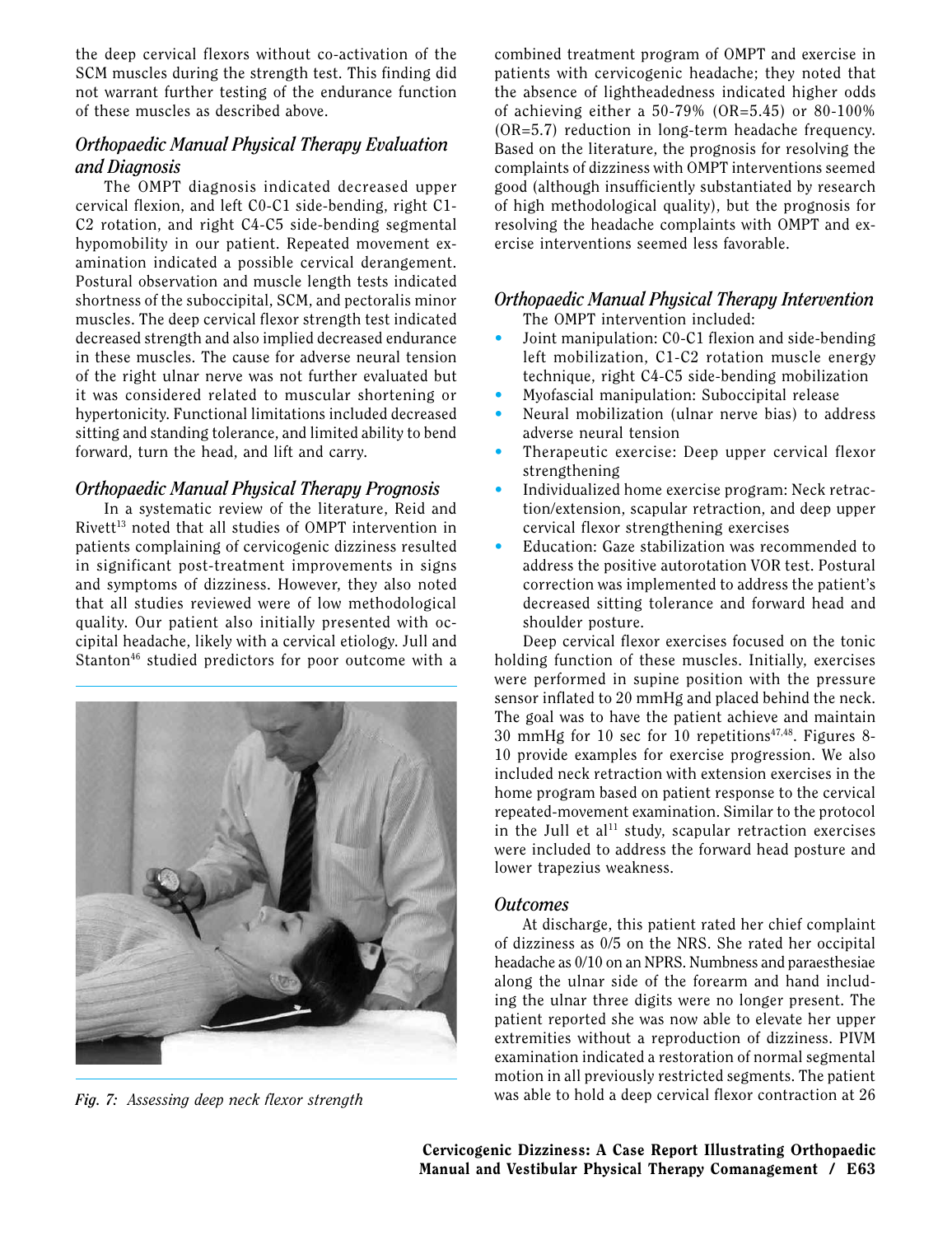mmHg for 10 sec without SCM co-activation. Endurance remained poor; treatment had not progressed to this intervention. No data for the CROM measurements were collected at discharge.

Seven months after discharge, the patient was contacted by phone to assess her status. She reported a continued inability to participate in sport or recreational activities. When asked how her exercises were progressing, the patient did admit to not being compliant with her home exercise program. A second MRI, administered just prior to this phone contact, had revealed that the mass noted during the vestibular PT evaluation was actually a fractured portion of the C5 spinous process. The neurologist who had interpreted the MRI had speculated



*Fig. 8: Deep neck flexor strengthening progression supine*

that the fracture might have been the result of the chiropractic manipulation that the patient received prior to being referred to PT.

## **Discussion**

Dizziness can be a symptom accompanying diverse pathologies. Some of these pathologies are amenable to sole PT management. There is mounting evidence that sole PT management may be appropriate for patients with BPPV involving the anterior, posterior, and horizontal semicircular canals $49-53$ . Reid and Rivett<sup>13</sup> found preliminary evidence for the beneficial effect of manual therapy interventions in patients with cervicogenic dizziness. Musculoskeletal impairments leading to dysequilibrium-type dizziness are also often amenable to PT-only management<sup>1</sup>. However, many disease processes that produce dizziness do require a medical-surgical referral rather than or in combination with appropriate PT intervention. This illustrates the need for both a thorough screening examination and, if this screening examination indicates that the patient is appropriate for PT management, a PT differential diagnosis to establish further appropriate tests and interventions.

In this case report, the screening examination to establish appropriateness for PT management was performed by the vestibular physical therapist. The patient tested negative in history and physical examination for vertebrobasilar involvement, neurocardiogenic syncope, and central nervous system involvement. However, it



*Fig. 9: Deep neck flexor strengthening progression from prone on elbows Fig. 10: Deep neck flexor strengthening on therapy ball*

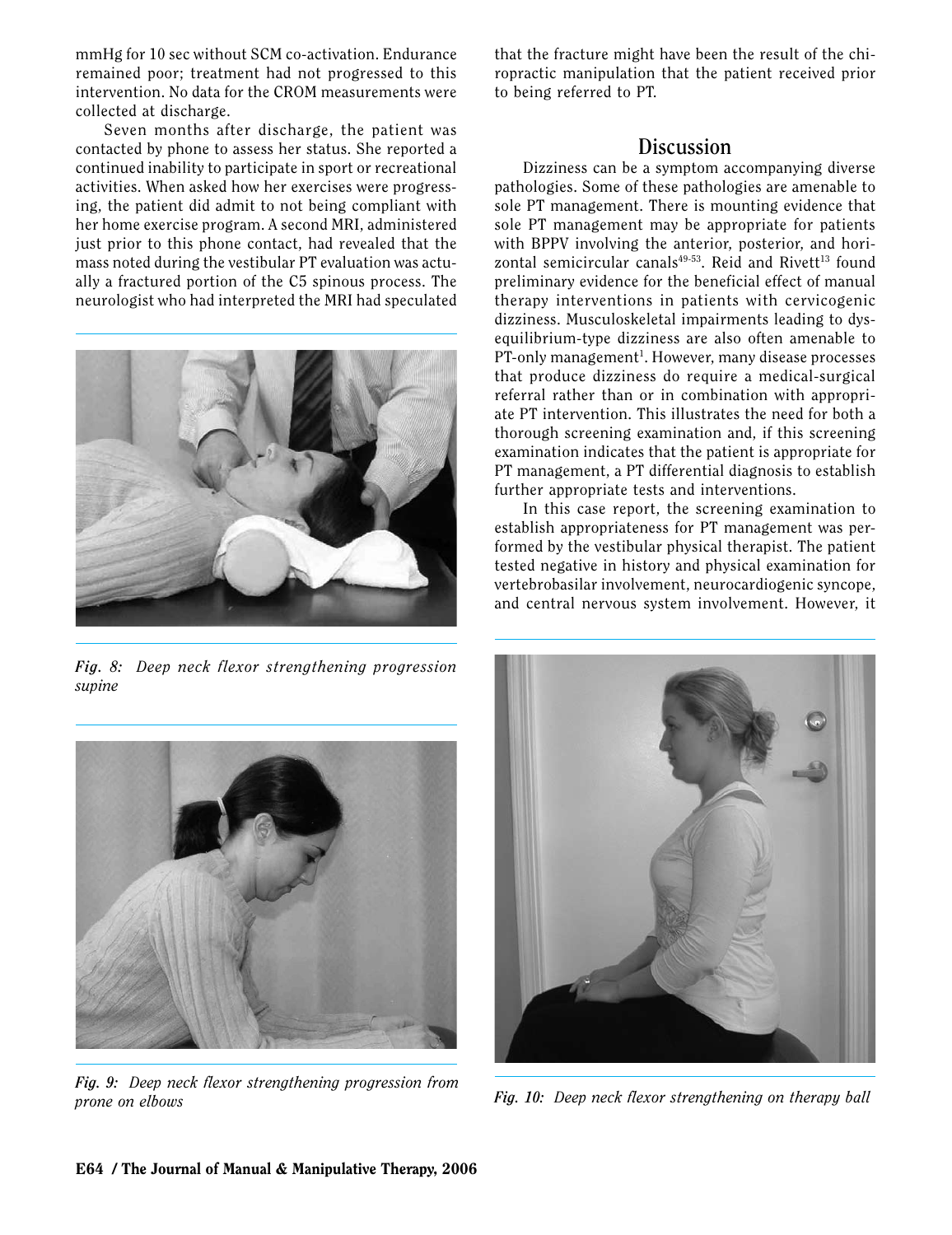should be noted that data on diagnostic accuracy of the screening tests used are either absent or insufficiently conclusive to confidently exclude these conditions based on available research. Although compromise of vertebrobasilar circulation has been implicated as one possible etiology of cervicogenic dizziness<sup>2,4</sup>, for this patient neither therapist chose to do the sustained cervical rotation or rotation-extension tests proposed to screen for vertebrobasilar pathology<sup>6</sup>. There were three reasons for omitting these tests. First, we have to question the construct validity of these tests as able to detect obstruction to vertebrobasilar circulation. Research on the sustained extension-rotation test has reported both significant decreases $54,55$  and no change in blood flow $56,57$ . In addition, case reports have reported false negative results58,59 and case series have noted 75-100% false positive results<sup>57,60</sup>. Cote et al<sup>61</sup> reported 0% sensitivity for detection of increased impedance to blood flow, 0% positive predictive value, and 63-97% negative predictive value. Research on the sustained cervical rotation test is equally equivocal with significant decreases in vertebral artery flow54-56,62,63 or no effect on blood flow64 or blood volume noted<sup>65</sup>. Second, the vestibular physical therapist elected not to assess because of the possibility of producing circulatory compromise in a patient who had been correctly or incorrectly diagnosed with vertebrobasilar compromise. Strain values during the test have in fact been found to be higher than those induced by typical thrust manipulation techniques $66$  although they were studied not on live subjects but in cadaveric specimens. Finally, the technique most associated with trauma to the vertebral artery is cervical rotational thrust manipulation<sup>67</sup>. As these procedures were not planned as part of patient management, testing of the vertebral artery was not included in the examination by the orthopaedic manual physical therapist. It should be noted that predictive validity of these tests for determining an adverse outcome with manipulation has also been questioned<sup>68</sup>. Screening examination in this case did lead to medical referral for an undiagnosed mass palpated in the neck, which was subsequently initially diagnosed as a benign tumor and later as a fractured spinous process.

After establishing with a sufficient, albeit as noted above not research-based, degree of confidence that this patient was in fact appropriate for PT, patient management was determined by the findings on the tests and measures done, the confidence the physical therapist had in these findings based on data regarding reliability and validity of those tests, and the response to seemingly appropriate interventions. With a negative finding on the sensitive Hallpike-Dix maneuver, BPPV was ruled out. The patient met a number of the diagnostic criteria proposed for cervicogenic dizziness<sup>2,3</sup>. With insufficient response to the seemingly appropriate vestibular PT intervention, the vestibular physical therapist decided to refer the patient for an OMPT evaluation. It should

be noted that the segmental examination central to the OMPT diagnosis has equivocal research support with regard to reliability and validity $34-39$ . Other tests used for an OMPT impairment-level diagnosis also had insufficient data on diagnostic accuracy for a confident research-based diagnosis.

Upper cervical spine deep flexor resistive exercises to strengthen the longus colli and capitis muscles were included in the home exercise program for this patient. Recent research<sup>11,47,69</sup> has shown that these exercises may be indicated for the treatment of patients with cervicogenic headache. Jull<sup>47</sup> demonstrated poor endurance of these deep neck flexors as a consistent finding in patients presenting with cervicogenic headache. Limited endurance of the deep flexors with associated increased upper trapezius, levator scapulae, and scalenes recruitment has also been observed in these patients<sup>47,69</sup>. Jull et al<sup>11</sup> studied the effectiveness of various combinations of OMPT and an exercise program consisting of deep cervical flexor endurance training, scapular retraction exercises, postural education, and low-load cervical flexion and extension resistive exercises in 200 patients with cervicogenic headache. The three active treatments (OMPT, exercise therapy, and OMPT combined with exercise) reduced headache frequency and intensity more than the control therapy immediately post-intervention and after 12 months. The combined treatment showed clinically but not statistically relevant increased effect sizes over the other two treatment groups at 12 months. Deep cervical flexor exercises may also be indicated for patients who present solely with cervicogenic dizziness. Hypertonicity of the SCM and upper trapezius muscles has been suggested as a cause for cervicogenic dizziness $1,3$ . Jull48 showed decreased activity of the deep cervical neck flexors and increased activity in more global neck flexors such as the SCM in patients with whiplash-associated disorder of the cervical spine. Therefore, for this patient we also included deep cervical flexor exercises with the intention of decreasing the observed SCM and suboccipital muscle hypertonicity, possibly by way of reciprocal inhibition. In addition, these exercises involve voluntary contraction and holding of the deep neck flexors that are heavily lined with numerous mechanoreceptors. This may improve joint proprioception and thereby positively affect patients with cervicogenic dizziness. Schenk et al<sup>70</sup> discussed the connections between neural receptors of the cervical spine and cervical spine dysfunction. However, it should be noted that the appropriateness of cervical spine stabilization exercises for patients with cervicogenic dizziness is based solely on a pathophysiologic rationale.

Outcomes at discharge lend support to the OMPT diagnosis established. The 8-point improvement on the NPRS for the occipital headache can certainly be considered a clinically relevant improvement<sup>16</sup>. The vestibular PT and OMPT co-management as described in this case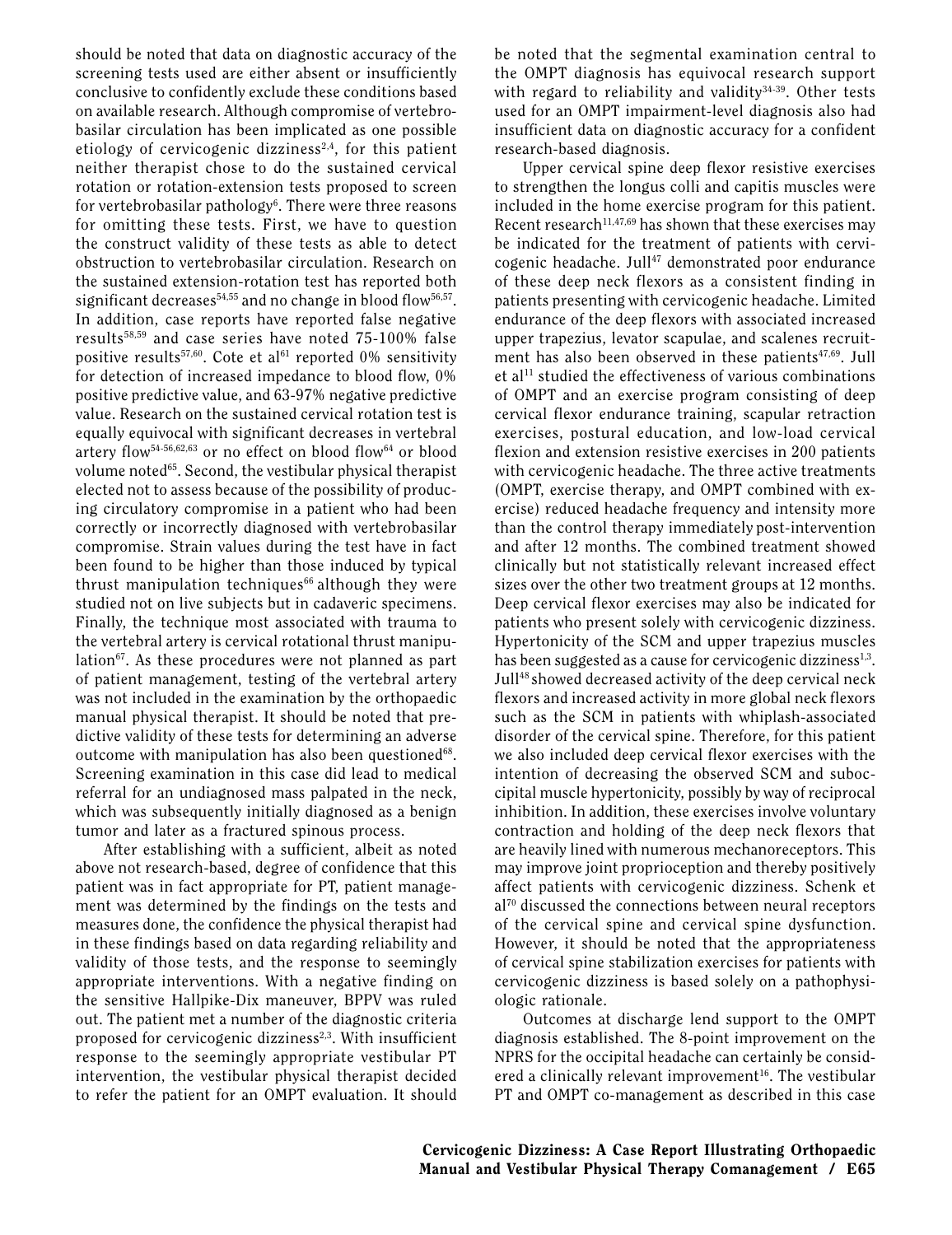report was consistent with previously documented efficacious management approaches3,4,13. As discussed above, based on available research the prognosis for resolving the complaints of dizziness<sup>13</sup> and, to a lesser extent, the complaints of headache<sup>46</sup> were favorable. Long-term outcomes were less favorable. It is unclear if this was the result of non-compliance or if this was related to the spinous process fracture diagnosed after PT treatment.

We recognize that this case report has a number of limitations. First, the case report format does not allow conclusions with regard to a cause-and-effect relationship between intervention and outcome. Second, we used an NRS to measure outcome with regard to dizziness. Psychometric properties for this use of a numeric rating scale have not been established. The use of an outcome measure such as the Dizziness Handicap Inventory with established psychometric properties would have been preferable71-73. Third, we did not substantiate a diagnosis of cervicogenic headache. The International Headache Society has provided diagnostic criteria for cervicogenic headache74:

- 1. Pain referred from a source in the neck and perceived in one or more regions of the head and/or face, fulfilling criteria 3 and 4
- 2. Clinical, imaging, and/or laboratory evidence of a disorder or lesion within the cervical spine or soft tissues of the neck known to be, or generally accepted as, a valid cause of headache
- 3. Evidence that the pain can be attributed to the neck disorder or lesion based on demonstration of clinical signs that implicate a source of pain in the neck and/or abolition of headache following diagnostic blockade of a cervical structure or its nerve supply using placebo- or other adequate controls
- 4. Pain resolves within 3 months after successful treatment of the causative disorder or lesion Although this diagnosis may well have applied to this

patient, a definitive diagnosis of cervicogenic headache would have provided more confidence in our application of the research on deep cervical flexor muscle exercises for this patient.

## **Conclusion**

Diagnosis and management of patients with a main complaint of dizziness requires advanced knowledge and skills. Therefore, patients may benefit from comanagement by a vestibular and orthopaedic manual physical therapist. In this case report, vestibular PT and OMPT management of a patient with cervicogenic dizziness consisting of OMPT, exercise, and education provided for a positive short-term outcome after previous failed medical, chiropractic, and PT management. Long-term outcome may have been negatively affected by non-compliance.

Physical therapists involved in the diagnosis and management of patients with dizziness need to first provide a screening examination to establish if the patient is in fact appropriate for sole PT management or if referral needs to be initiated for medical-surgical (co)management. If the patient proves appropriate for PT management, further diagnostic tests and measures are required to establish a specific PT diagnosis and determine a plan of care. This case report has indicated that, to date, data on diagnostic accuracy for both screening and diagnostic tests and measures is in large part absent or insufficient to support a research-based management approach. Further research is required both on psychometric properties of the individual tests and measures and on the most effective and efficient management strategies for patients with cervicogenic dizziness. Outcome studies will require the use of reliable, valid, and responsive outcome measures and monitoring of the effect of long-term compliance with home program instructions.

## **REFERENCES**

- 1. Huijbregts P, Vidal P. Dizziness in orthopaedic physical therapy practice: Classification and pathophysiology. *J Manual Manipulative Ther* 2004;12:199-214.
- 2. Biesinger E. Vertigo caused by disorders of the cervical vertebral column. *Adv Otorhinolaryngol* 1988;39:44-51.
- 3. Wrisley DM, Sparto PJ, Whitney SL, Furman JM. Cervicogenic dizziness: A review of diagnosis and treatment. *J Orthop Sports Phys Ther* 2000;30:755-766.
- 4. Fitz-Ritson D. Assessment of cervicogenic vertigo. *J Manipulative Physiol Ther* 1991;14:193-198.
- 5. Clemente CD, ed. *Anatomy of the Human Body*. 13th American ed. Baltimore, MD: Williams & Wilkins, 1984.
- 6. Oostendorp R. *Functionele Vertebrobasilaire Insufficientie [Functional Vertebrobasilar Insufficiency]. PhD Thesis*. Nijmegen, The Netherlands: Katholieke Universiteit Nijmegen, 1988.
- 7. Pettman E. Stress tests of the craniovertebral joints. In: Boyling JD, Palastanga N, eds. *Grieve's Modern Manual Therapy: The Vertebral Column*. 2nd ed. Edinburgh, Scotland: Churchill Livingstone, 1994.
- 8. Ryan MS, Cope S. Cervical vertigo. *Lancet* 1955;2:1355-1358.
- 9. Cohen LA. Role of eye and neck proprioceptive mechanisms in body orientation and motor coordination. *J Neurophysiol* 1961;24:1-11.
- 10. Brown JJ. Cervical contributions to balance: Cervical vertigo. In: Berthoz A, Vidal PP, Graf W, eds. *The Head Neck Sensory Motor*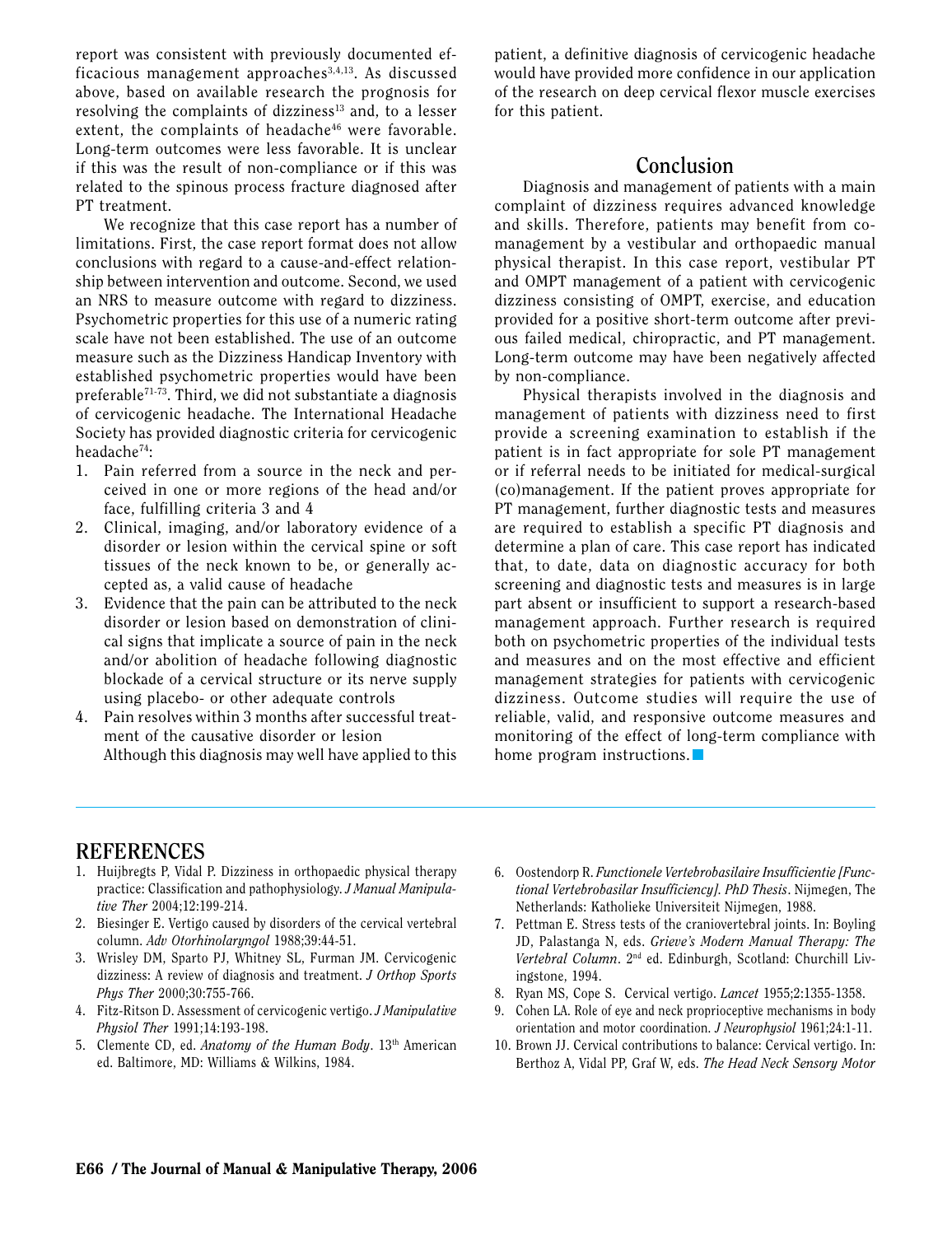*System*. New York, NY: Oxford University Press, 1992.

- 11. Jull G, et al. A randomized controlled trial of exercise and manipulative therapy for cervicogenic headache. *Spine* 2002;27:1835- 1843.
- 12. Karlberg M, et al. Postural and symptomatic improvement after physiotherapy in patients with dizziness of suspected cervical origin. *Arch Phys Med Rehabil* 1996;77:874-882.
- 13. Reid SA, Rivett DA. Manual therapy treatment of cervicogenic dizziness: A systematic review. *Man Ther* 2005;10:4-13.
- 14. Galm R, Rittmeister M, Schmitt E. Vertigo in patients with cervical spine dysfunction. *Eur Spine J* 1998;755-758.
- 15. Williamson A, Hoggart B. Pain: A review of three commonly used pain rating scales. *J Clin Nursing* 2005;14:798-804.
- 16. Childs J, Piva S, Fritz J. Responsiveness of the numeric pain rating scale in patients with low back pain. *Spine* 2005;30:1331-1334.
- 17. Witting MD, Gallagher K. Unique cutpoints for sitting-to-standing orthostatic vital signs. *Am J Emerg Med* 2003;21:45-47.
- 18. Jepsen JR, Laursen LH, Larsen AI, Hagert CG. Manual strength testing in 14 upper limb muscles: A study of interrater reliability. *Acta Orthop Scand* 2004;75:442-448.
- 19. Swaine BR, Sullivan SJ. Reliability of scores of the finger-to-nose test in adults with traumatic brain injury. *Phys Ther* 1993;73:71- 78.
- 20. Hain CH, Micco AG. Cranial nerve VIII: Vestibulocochlear system. In: Goetz CG, ed. *Textbook of Clinical Neurology*. 2nd ed. Philadelphia, PA: Elsevier Science, 2003:195-210.
- 21. Vidal P. Huijbregts P. Dizziness in orthopaedic physical therapy practice: History and physical examination. *J Manual Manipulative Ther* 2005;13:222-251.
- 22. Katsarkas A, Kirkham T. Paroxysmal positional vertigo: A study of 255 cases. *J Otolaryngol* 1978;7:320-330.
- 23. Hoffman RM, Einstadter D, Kroenke K. Evaluating dizziness. *Am J Med* 1999;107:468-478.
- 24. Herdman S, Schubert MC. Vestibular rehabilitation. In: O'Sullivan SB, Schmitz TJ, eds. *Physical Rehabilitation: Assessment and Treatment*. 4<sup>th</sup> ed. Philadelphia, PA: FA Davis Company, 2000:821-843.
- 25. Guyot JP, Psillas G. Test-retest reliability of vestibular autorotation testing in healthy subjects. *Otolaryngol Head Neck Surg*  1997;117:704-707.
- 26. Baloh RW, Honrubia V. *Clinical Neurophysiology of the Vestibular System*. Philadelphia, PA: FA Davis Company, 1990.
- 27. Demer JL. Evaluation of vestibular and oculomotor function. *Otolaryngol Head Neck Surg* 1995;2:16.
- 28. Dixon JS, Bird HA. Reproducibility along a 10 cm vertical visual analog scale. *Ann Rheum Dis* 1981;40:87.
- 29. Ettinger U, et al. Reliability of smooth pursuit, fixation and saccadic eye movements. *Psychophysiology* 2003;40:620-628.
- 30. Fedorak CA, Ashworth N, Marshall J, Paull H. Reliability of visual assessment of cervical and lumbar lordosis: How good are we? *Spine* 2003;28:1857-1859.
- 31. Schöps P, Pfingsten M, Siebert U. Reliabilität manualmedizinischer Untersuchungstechniken an der Halswirbelsäule. Studie zur Qualitätssicherung in der manuellen Diagnostik [Reliability of cervical manual medicine diagnostic techniques: Study to ascertain manual diagnostic accuracy]. *Z Orthop Ihre Grenzgeb* 2000;138:2-7.
- 32. Hole DE, Cook JM, Bolton JE. Reliability and concurrent valid-

ity of two instruments for measuring cervical range of motion: Effects of age and gender. *Man Ther* 1995;1:36-42.

- 33. Youdas JW, Carey JR, Garrett TR. Reliability of measurements of cervical spine range of motion: Comparison of three methods. *Phys Ther* 1991;71:98-104.
- 34. Strender LE, Lundin M, Nell K. Interexaminer reliability in physical examination of the neck. *J Manipulative Physiol Ther* 1997;20:516-520.
- 35. Smedmark V, Wallin M, Arvidsson I. Interexaminer reliability in assessing passive intervertebral motion of the cervical spine. *Man Ther* 2000;5:97-101.
- 36. Huijbregts PA. Spinal motion palpation: A review of reliability studies. *J Manual Manipulative Ther* 2002;10:24-39.
- 37. Ross JK, Bereznick DE, McGill SM. Atlas-axis asymmetry: Implications in manual palpation. *Spine* 1999:24:1203-1209.
- 38. Jull G, Bogduk N, Marsland A. The accuracy of manual diagnosis for cervical zygapophysial joint pain syndromes. *Med J Aust* 1988;148:233-236.
- 39. Humphreys BK Delahaye M, Peterson CK. An investigation into the validity of cervical spine motion palpation using subjects with congenital block vertebrae as a gold standard. *BMC Musculoskelet Disord* 2004;5:19.
- 40. Bertilson BC, Grunnesjö M, Strender LE. Reliability of clinical tests in the assessment of patients with neck/shoulder problems: Impact of history. *Spine* 2003;28:2222-2231.
- 41. Wainner RS, et al. Reliability and diagnostic accuracy of the clinical examination and patient self-report measures for cervical radiculopathy. *Spine* 2003;28:52-62.
- 42. Tong HC, Haig AJ, Yamakawa K. The Spurling test and cervical radiculopathy. *Spine* 2002;27:156-159.
- 43. Dionne CP, Bybee RF, Tomaka J. inter-rater reliability of McKenzie assessment for neck pain. *J Manual Manipulative Ther* 2005;13:180-181.
- 44. Grimmer K. Measuring the endurance capacity of the cervical short flexor muscle group. *Aust J Physiother* 1994;40:251-254.
- 45. Falla DL, Campbell CD, Fagan AE, Thompson DC, Jull GA. Relationship between craniocervical flexion range of motion and pressure change during the craniocervical flexion test. *Man Ther* 2003;8:92-96.
- 46. Jull GA, Stanton WR. Predictors of responsiveness to physiotherapy management of cervicogenic headache. *Cephalalgia* 2005;25:101- 108.
- 47. Jull G, Barrett C, Magee R, Ho P. Further clinical clarification of the muscle dysfunction in cervical headache. *Cephalalgia* 1999;19:179-185.
- 48. Jull GA. Deep cervical flexor muscle dysfunction in whiplash. *J Musculoskeletal Pain* 2000;8:143-154.
- 49. Van der Velde GM. Benign paroxysmal positional vertigo. Part II: A qualitative review of non-pharmacological, conservative treatments and a case report presenting Epley's "canalith repositioning procedure," a non-invasive bedside manoeuvre for treating BPPV. *J Can Chiropr Assoc* 1999;43:41-49.
- 50. Hilton M, Pinder D. The Epley (canalith repositioning) manoeuvre for benign paroxysmal positional vertigo. *The Cochrane Database of Systematic Reviews* 2004, Issue 2. Art. No.: CD003162.pub2. DOI: 10.1002/14651858.CD003162.pub2.
- 51. Herdman SJ, Blatt PJ, Schubert MC. Vestibular rehabilitation of